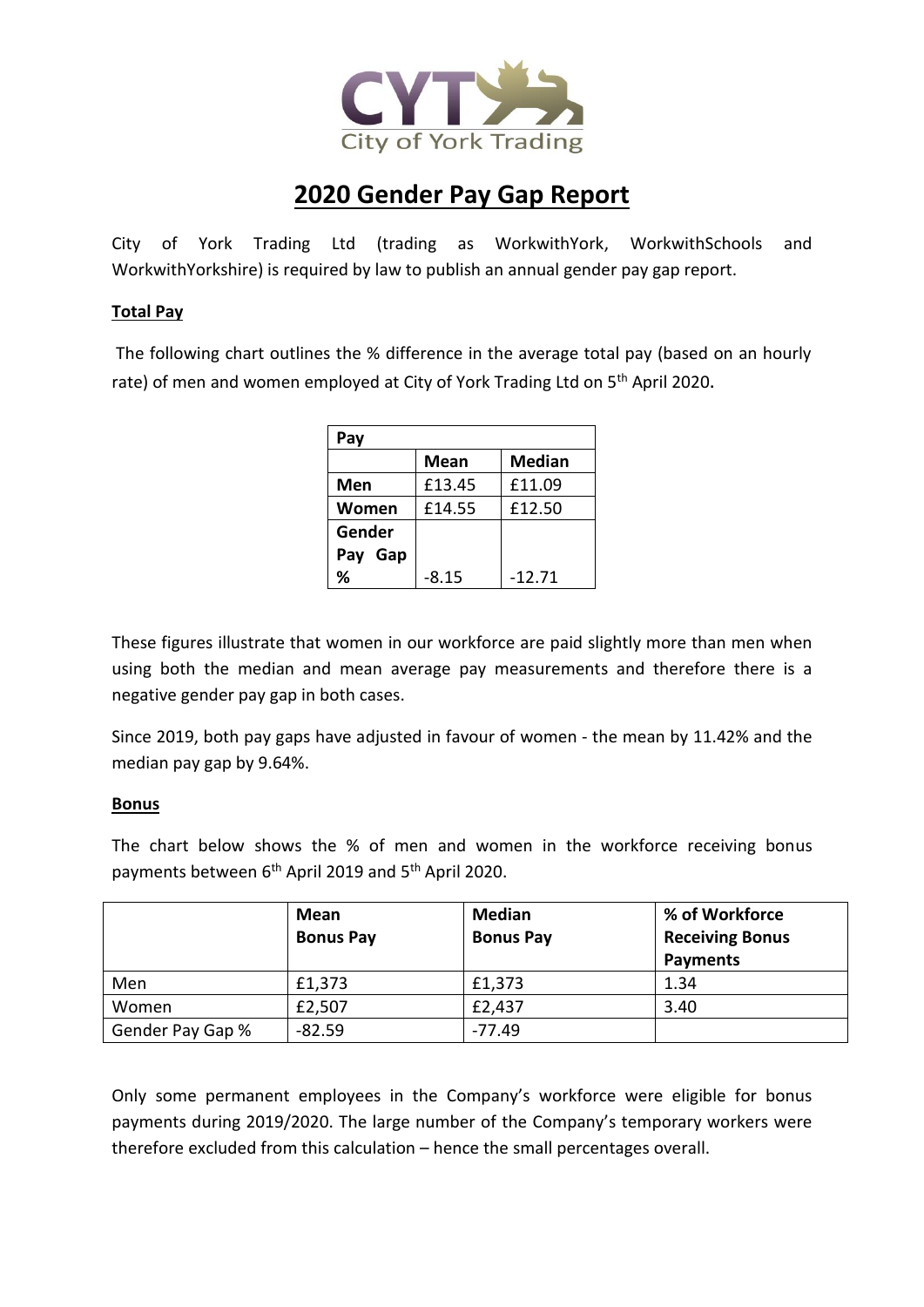

The Company's permanent staff at this time were over 80% female. In addition, either for contractual reasons or because they joined the Company part-way through the financial year, there were permanent employees of both genders either receiving bonus payments pro-rata or else not eligible for bonus at all.

The breakdown of Company permanent employees receiving bonus was in line with the overall gender breakdown of this group at 82% female, 18% male – and eligibility for bonus was applied equally across both genders.

Overall because of the higher representation of female staff in the Company's permanent employment at all levels, both the mean and median bonus pay amounts were higher for female staff, resulting in a negative gender pay gap in both cases.



#### **Proportion in quartile pay bands**